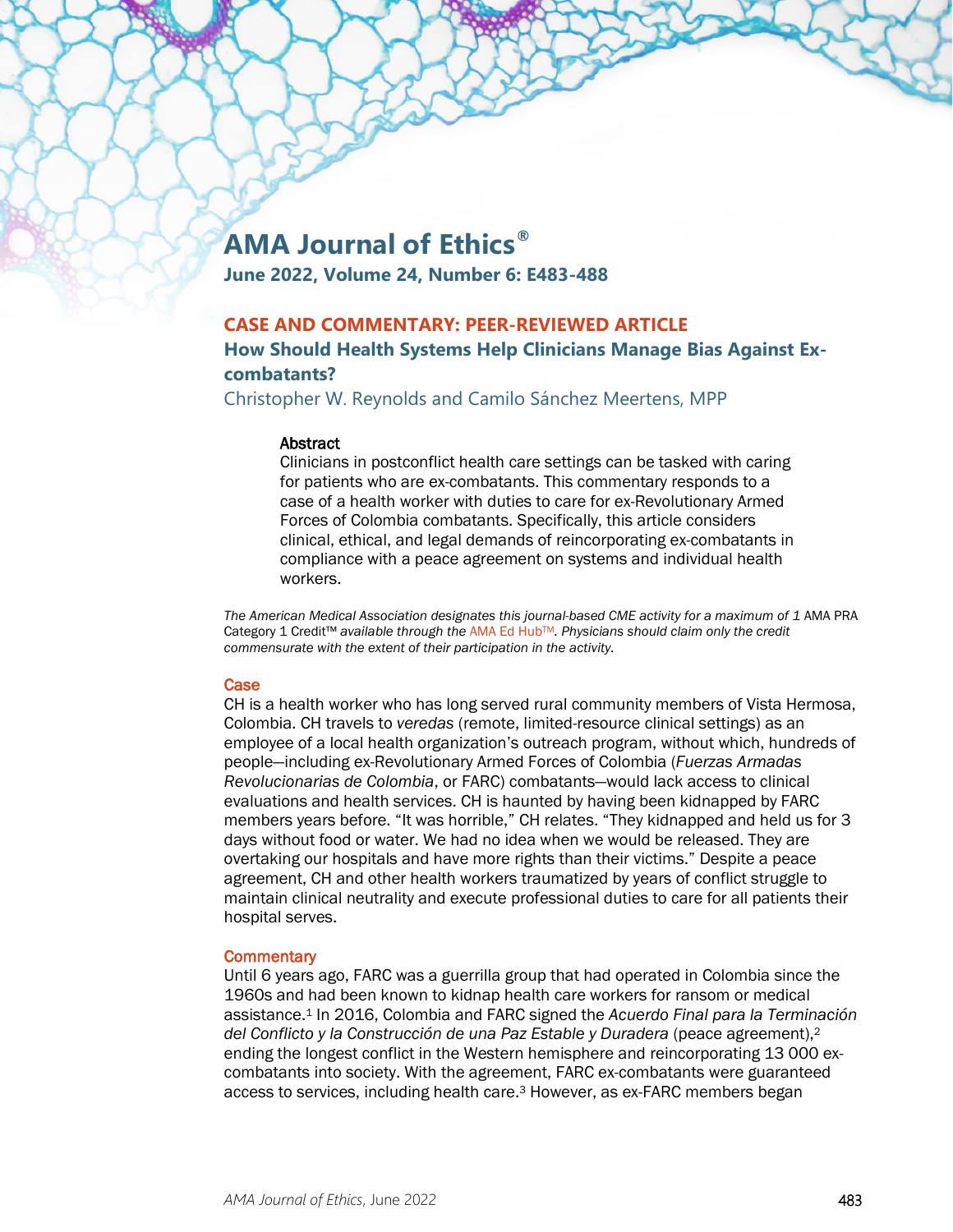accessing health care, CH and others felt that victims of FARC actions and members of marginalized communities were left behind, while ex-FARC patients received care. CH seems to feel burdened by an obligation to care for ex-FARC patients, whom CH still remembers as violent perpetrators.

Although the peace agreement was a revolutionary approach to peace building, ethical questions that arose during its implementation are common in postconflict clinical encounters. Two key issues were (1) resource allocation equity among perpetrators and victims and (2) supporting health workers with duties to care for members of both groups, despite their own personal trauma experiences. This article describes the Colombian approach to health care reincorporation, focusing on the ethical values of restorative justice and subsidiarity in [resource allocation decision making,](https://journalofethics.ama-assn.org/article/should-children-be-enrolled-clinical-research-conflict-zones/2022-06) and considers strategies for supporting health workers struggling with how to cultivate and maintain clinical neutrality, especially when caring for ex-combatants.

#### Peace and Public Health

The Colombian peace agreement guaranteed ex-combatants access to health services, including government-subsidized insurance, and immediate attention in encampment zones where FARC disarmed.<sup>2,3,4</sup> In health care, the ethical values of restorative justice (ie, engaging each actor of conflict to repair and build relationships) $5$  and subsidiarity (ie, decentralizing and sharing governance responsibilities with local organizations) can be expressed in inclusion, forgiveness, making amends, mutual healing, reintegration, and equity and can be implemented in processes of reconciliation. Restorative justice has proven effective in improving health outcomes among participants in other conflictaffected populations.6,7,8,9 Subsidiarity was implemented by Colombia's Ministry of Health insofar as it relied on municipal-level public hospitals to provide health care for ex-combatants in reincorporation camps and for all Colombians in surrounding communities. This strategy aimed to strengthen long-term investment in local public health capacity.10

## Caring for All Colombians

Implementing government-subsidized health care in encampment zones risked the perception that ex-FARC patients were being favored. Although most FARC excombatants lacked clinical records, they needed to be integrated into health service provision streams. Via decree, the Colombian government integrated 10 836 ex-FARC combatants into the Colombian universal health insurance system in 2017.10,11 The opportunity for ex-FARC members to access the same health benefits as other Colombians helped avoid conflicts stemming from perceived favoritism. Gradual integration of encampment zone-based health service provision streams into those of the general Colombian health system also facilitated ex-FARC members' access to services available to all Colombians.

Subsidiarity also empowered hospitals to allocate resources, manage decisions, and implement nondiscrimination policies locally. The Colombian Ministry of Health's 2018 peace agreement accountability report documented 11 827 consultations, 63% of which were for Colombians who were not FARC ex-combatants,<sup>12</sup> and this number increased to 70% in 2020.13 In other words, what started as a strategy to reincorporate FARC ex-combatants into Colombian society became a vision to benefit all Colombians in well-integrated, locally administered rural health programs.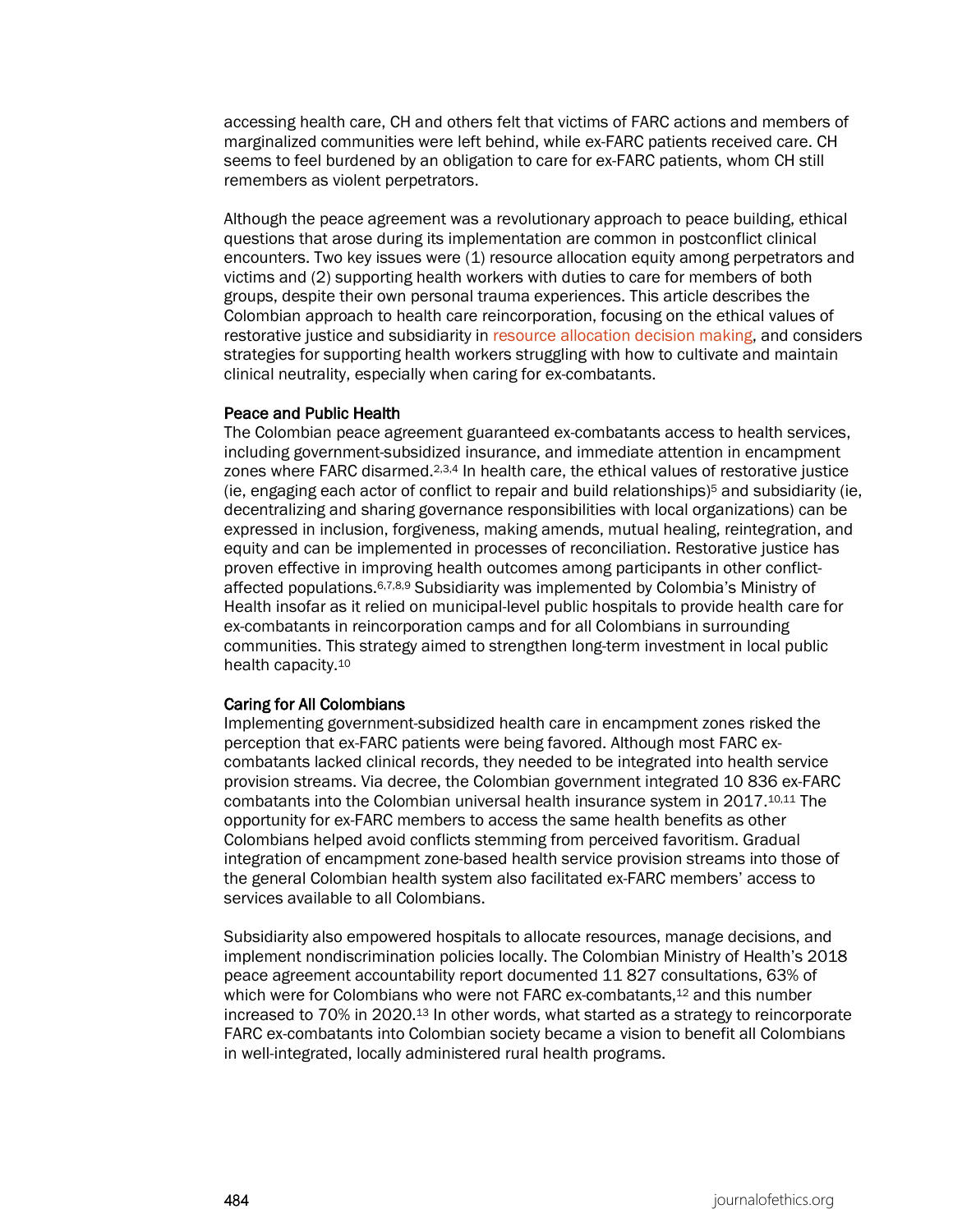#### Peace Requires Clinical Neutrality

While the peace agreement addressed the need for local resource allocation and management of risk of perceived favoritism, it lacked guidance for health workers with duties to care for all patients, including FARC ex-combatants. One study found that 22.6% of Colombian physicians were affected by the FARC conflict and, like other clinicians, seemed to share experiences like CH's.14 The Geneva Conventions and Colombian law affirm a universal right to health care,15,16 so helping clinicians [manage](https://journalofethics.ama-assn.org/article/believing-overcoming-cognitive-biases/2020-09)  [affective negative bias](https://journalofethics.ama-assn.org/article/believing-overcoming-cognitive-biases/2020-09) that could undermine what they think a patient deserves from them is ethically, clinically, and legally important and could determine whether and to what extent the health provisions of a peace agreement will succeed.

Health workers like CH share accountability for equitable national health care provision.17 Human rights law specifies that all "persons deprived of their liberty" deserve to be treated humanely due to their status as a "human person" with "inherent dignity," and the Geneva Conventions include clear provisions about the care of persons in enemy hands.18 Although less has been written about health rights of ex-combatants in postconflict settings specifically, it seems reasonable to interpret both Colombian and international law as protecting them. Therefore, it is of utmost importance to understand the nature and scope of a national health system's obligations to traumatized health workers struggling to [care for all patients](https://journalofethics.ama-assn.org/article/uncompromised-professional-responsibility-apartheid-south-africa/2015-10) in postconflict settings.

Peace requires health workers like CH to be agents of peace in practice by expressing ongoing, steadfast commitment to collaborative, communal healing. Official policy tasked the Colombian Ministry of Health to develop guidelines for health workers caring for FARC ex-combatants.19 We suggest that such guidelines continue to be implemented with a focus on [restorative justice,](https://journalofethics.ama-assn.org/article/transgenerational-trauma-and-trust-restoration/2021-06) which can promote healing through ownership of one's roles in past atrocities, ownership of one's own responses to past atrocities (eg, feelings like those experienced by CH that could undermine clinicians' neutrality), and participation in exchanges and discussions that motivate reconciliation and build trust.20 For example, because engaging with ex-FARC patients could be harmful to patients or to health workers,18 CH needs and deserves support from the Ministry of Health in [navigating trauma](https://journalofethics.ama-assn.org/article/what-should-count-best-practices-forensic-medical-and-psychological-evaluations-children-seeking/2022-04) from CH's past in order to be positioned, now and in the future, as someone who can operationalize clinical neutrality in practice. With proper support, health workers caring for FARC ex-combatants can address their tendencies toward negative bias and discrimination against ex-FARC patients so that these patients have access to the equitable care the peace agreement promises.<sup>21</sup>

#### Onward

Restorative justice centers relationships and trust building. The Colombian peace agreement was innovative in its reliance on health workers to express and implement restorative justice values and to promote health-system level attempts to make equitable health care key to postconflict life in urban and rural communities. To increase the rural health care workforce, in particular, hundreds of ex-FARC members with combat nursing experience became certified as auxiliary nurses through capacitation programs.22 Hiring has been regionally dependent, but organizations working with ex-FARC nurses could reduce turnover, since ex-FARC health workers tend to remain in rural areas and have unique knowledge of the regions and communities they serve. Colombia's approach offers lessons and strategies that other countries can draw upon to reintegrate ex-combatants into postconflict health care schemes and to help health workers address the ethical dilemmas they face in such scenarios.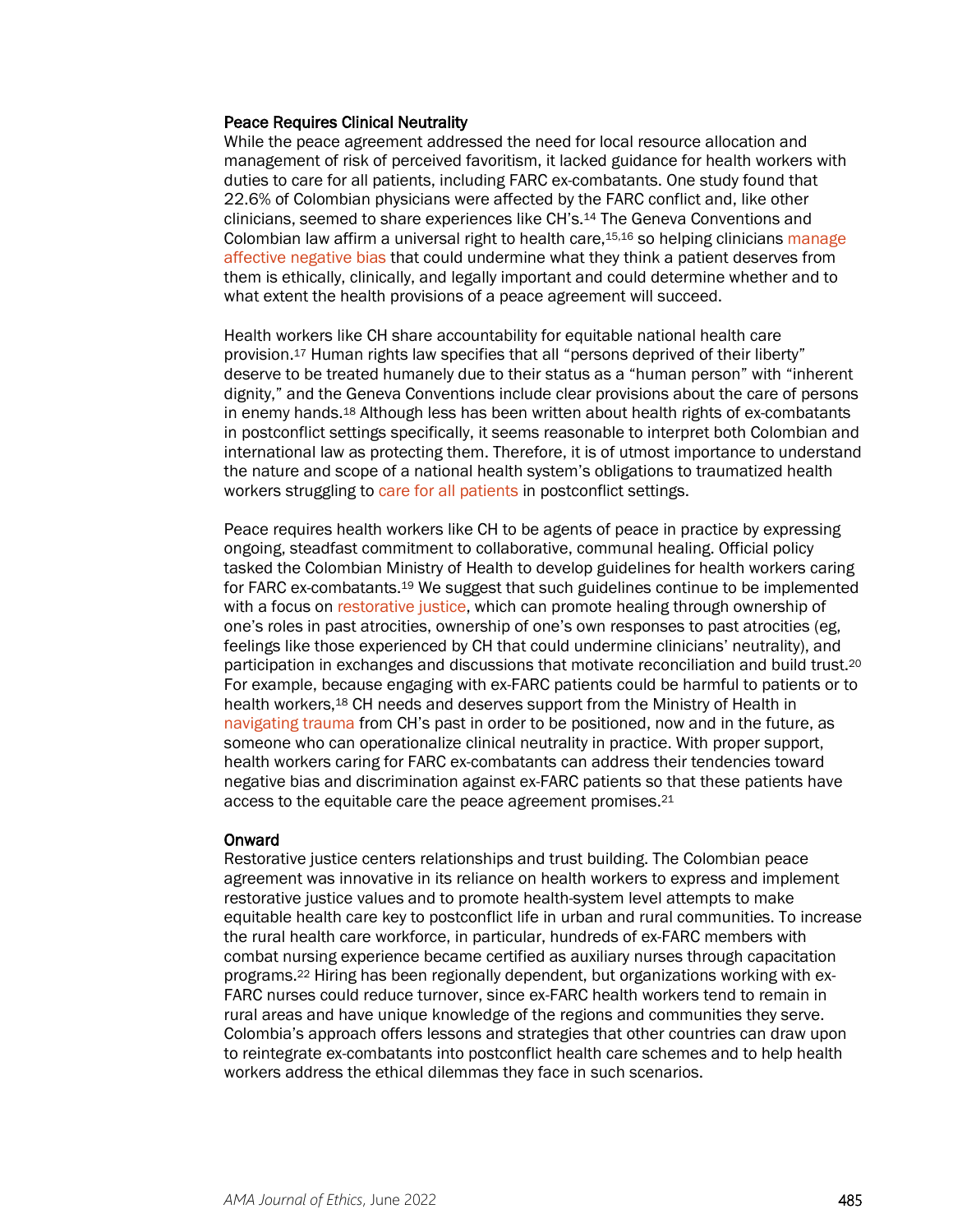## **References**

- 1. Paredes Zapata GD. Terrorism in Colombia. *Prehosp Disaster Med*. 2003;18(2):80-87.
- 2. Santos Calderón JM, Jiménez T. Acuerdo Final para la Terminación del Conflicto y la Construcción de una Paz Estable y Duradera. November 20, 2016. Accessed February 25, 2022. [https://peacemaker.un.org/sites/peacemaker.un.org/files/Colombia%20Nuevo](https://peacemaker.un.org/sites/peacemaker.un.org/files/Colombia%20Nuevo%20Acuerdo%20Final%2024%20Nov%202016_0.pdf) [%20Acuerdo%20Final%2024%20Nov%202016\\_0.pdf](https://peacemaker.un.org/sites/peacemaker.un.org/files/Colombia%20Nuevo%20Acuerdo%20Final%2024%20Nov%202016_0.pdf)
- 3. Gaviria Uribe A; Ministerio de Salud y Protección Social. Decreto numero 1937 de 2016. Accessed July 28, 2021. [https://www.minsalud.gov.co/sites/rid/Lists/BibliotecaDigital/RIDE/DE/DIJ/dec](https://www.minsalud.gov.co/sites/rid/Lists/BibliotecaDigital/RIDE/DE/DIJ/decreto-1937-de-2016.pdf) [reto-1937-de-2016.pdf](https://www.minsalud.gov.co/sites/rid/Lists/BibliotecaDigital/RIDE/DE/DIJ/decreto-1937-de-2016.pdf)
- 4. Presidencia de la República decreto ley número 899 de 2017. República de Colombia. May 2017.
- 5. McEvoy K, Shirlow P. Re-imagining DDR: ex-combatants, leadership and moral agency in conflict transformation. *Theor Criminol*. 2009;13(1):31-59.
- 6. Nabudere DW, Velthuizen AG. *Restorative Justice in Africa: From Trans-Dimensional Knowledge to a Culture of Harmony*. Africa Institute of the South Africa; 2013.
- 7. Clark JN. The three Rs: retributive justice, restorative justice, and reconciliation. *Contemp Justice Rev*. 2008;11(4):331-350.
- 8. Rugge T, Scott TL. Restorative justice's impact on participants' psychological and physical health. Public Safety Canada; 2009. Accessed April 6, 2022. [https://www.publicsafety.gc.ca/cnt/rsrcs/pblctns/2009-03-rjp/2009-03-rjp](https://www.publicsafety.gc.ca/cnt/rsrcs/pblctns/2009-03-rjp/2009-03-rjp-eng.pdf)[eng.pdf](https://www.publicsafety.gc.ca/cnt/rsrcs/pblctns/2009-03-rjp/2009-03-rjp-eng.pdf)
- 9. Seaborne B, Smith G, Batchelor D. Why should health agencies refer to restorative justice? *Resolution Mag*. Autumn 2016.
- 10. Arias Ortiz GI, Barajas C, Barragán Montaña AD. Tomo X. Biblioteca del proceso de paz con las FARC-EP: zonas veredales, dejación de armas y tránsito a la legalidad y la construcción de paz. Presidencia de la República, Oficina del Alto Comisionado para la Paz; 2018:487-494.
- 11. Redacción. Así será el acceso a la salud para los miembros de las FARC. *El Tiempo*. January 25, 2017. Accessed July 20, 2021. <https://www.eltiempo.com/salud/salud-para-los-guerrilleros-de-las-farc-28119>
- 12. Informe de rendición de cuentas construcción de paz. Enero 2018-Diciembre 2018. Ministerio de Salud y Protección Social; 2019. Accessed July 21, 2021. [https://www.minsalud.gov.co/sites/rid/Lists/BibliotecaDigital/RIDE/DE/PES/inf](https://www.minsalud.gov.co/sites/rid/Lists/BibliotecaDigital/RIDE/DE/PES/informe-rendicion-cuentas-conctruccion-paz-2018.pdf) [orme-rendicion-cuentas-conctruccion-paz-2018.pdf](https://www.minsalud.gov.co/sites/rid/Lists/BibliotecaDigital/RIDE/DE/PES/informe-rendicion-cuentas-conctruccion-paz-2018.pdf)
- 13. Informe de rendición de cuentas implementación acuerdo final de paz. Enero 2019- Diciembre 2019. Ministerio de Salud y Protección Social; 2020. Accessed July 21, 2021. [https://www.minsalud.gov.co/RID/informe-cuentas](https://www.minsalud.gov.co/RID/informe-cuentas-implementacion-acuerdo-final-paz-2019-minsalud.pdf)[implementacion-acuerdo-final-paz-2019-minsalud.pdf](https://www.minsalud.gov.co/RID/informe-cuentas-implementacion-acuerdo-final-paz-2019-minsalud.pdf)
- 14. Reynolds CW, Aguiar LG, Moretti K, et al. Evaluating emergency physicians' knowledge, attitudes, and experiences of FARC ex-combatants: a pilot study of Colombia's emergency medicine teaching hospitals. *J Am Coll Emerg Physicians Open*. 2020;1(5):757-765.
- 15. International Committee of the Red Cross. Geneva Convention Relative to the Protection of Civilian Persons in Time of War (Fourth Geneva Convention). Adopted August 12, 1949. Effective October 21, 1950. 75 UNTS 287. Refworld. Accessed July 29, 2021.<https://www.refworld.org/docid/3ae6b36d2.html>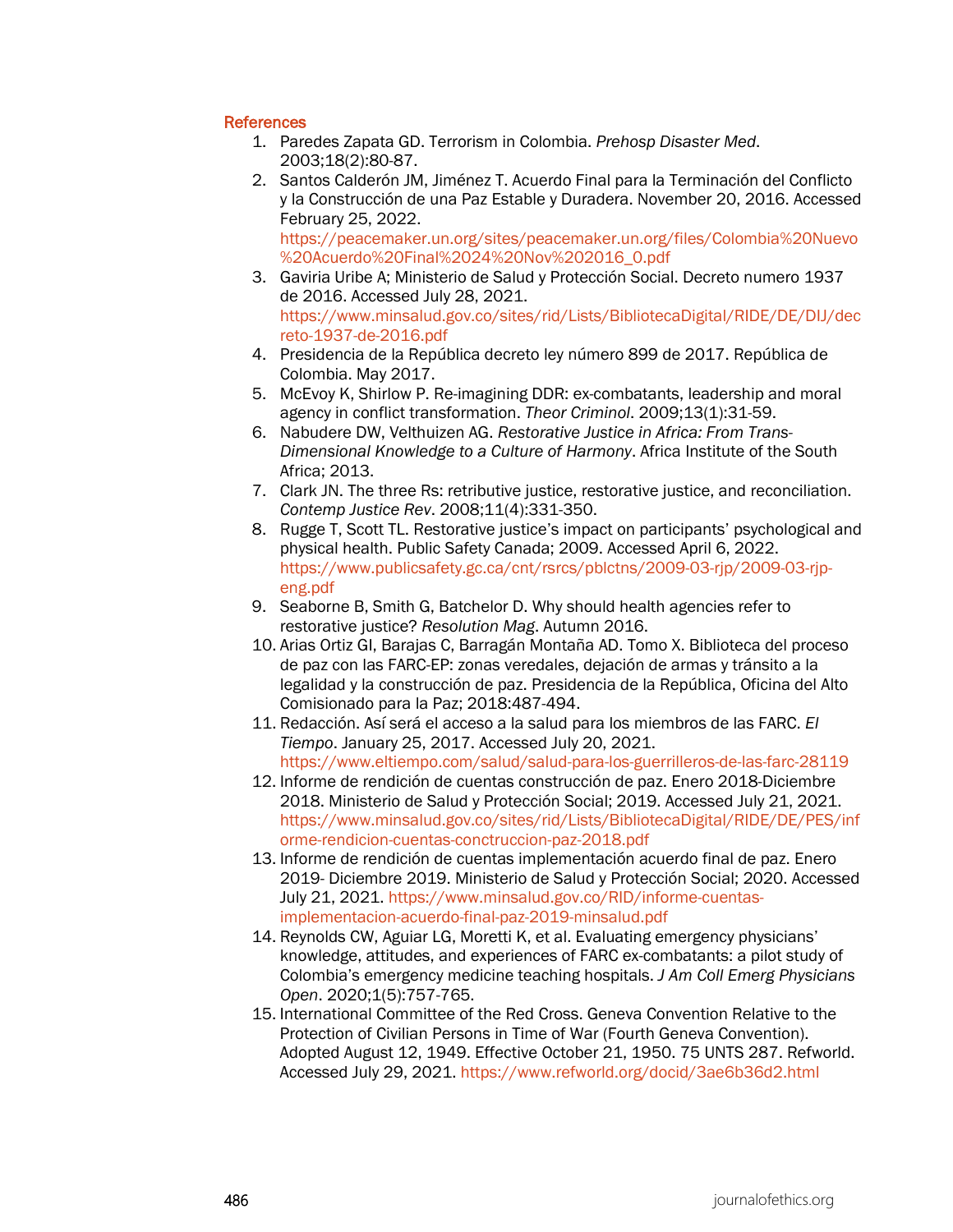- 16. Presidencia de la Republica. Constitución Política de Colombia de 1991. Articulo 49. Accessed July 29, 2021.
	- <https://pdba.georgetown.edu/Parties/Colombia/Leyes/constitucion.pdf>
- 17. McKoy JM. Obligation to provide services: a physician-public defender comparison. *Virtual Mentor*. 2006;8(5):332-334.
- 18. Lunstroth J. The obligations of health workers to "terrorists." *Am J Bioeth*. 2009;9(10):45-48.
- 19. Documento conpes 3931: política nacional para la reincorporación social y económica de exintegrantes de las Farc-Ep. Anexo A. Departamento Nacional de Planeación. Accessed July 28, 2021. [https://colaboracion.dnp.gov.co/CDT/Conpes/Econ%C3%B3micos/Anexo%20A.](https://colaboracion.dnp.gov.co/CDT/Conpes/Econ%C3%B3micos/Anexo%20A.%20Plan%20de%20Acci%C3%B3n%20y%20Seguimiento_3931.xlsx) [%20Plan%20de%20Acci%C3%B3n%20y%20Seguimiento\\_3931.xlsx](https://colaboracion.dnp.gov.co/CDT/Conpes/Econ%C3%B3micos/Anexo%20A.%20Plan%20de%20Acci%C3%B3n%20y%20Seguimiento_3931.xlsx)
- 20. Luces y sombras de la implementación del acuerdo de paz en Colombia: actitudes y percepciones en los territorios PDET. United Nations Development Programme. Accessed July 29, 2021. [https://www.co.undp.org/content/colombia/es/home/library/crisis\\_prevention\\_](https://www.co.undp.org/content/colombia/es/home/library/crisis_prevention_and_recovery/luces-y-sombras-de-la-implementacion-del-acuerdo-de-paz-en-colom.html) [and\\_recovery/luces-y-sombras-de-la-implementacion-del-acuerdo-de-paz-en](https://www.co.undp.org/content/colombia/es/home/library/crisis_prevention_and_recovery/luces-y-sombras-de-la-implementacion-del-acuerdo-de-paz-en-colom.html)[colom.html](https://www.co.undp.org/content/colombia/es/home/library/crisis_prevention_and_recovery/luces-y-sombras-de-la-implementacion-del-acuerdo-de-paz-en-colom.html)
- 21. Hood VL. Can a physician refuse to help a patient? American perspective. *Pol Arch Med Wewn*. 2008;118(6):368-372.
- 22. Exintegrantes de las Farc-Ep validaron sus saberes previos como auxiliares de enfermería. Agencia para la Reincorporación y Normalización. Accessed July 29, 2021. [http://www.reincorporacion.gov.co/es/sala-de](http://www.reincorporacion.gov.co/es/sala-de-prensa/noticias/Paginas/2019/Mas-de-180-exintegrantes-de-las-Farc-Ep-validaron-sus-saberes-previos-como-auxiliares-de-enfermeria.aspx)[prensa/noticias/Paginas/2019/Mas-de-180-exintegrantes-de-las-Farc-Ep](http://www.reincorporacion.gov.co/es/sala-de-prensa/noticias/Paginas/2019/Mas-de-180-exintegrantes-de-las-Farc-Ep-validaron-sus-saberes-previos-como-auxiliares-de-enfermeria.aspx)[validaron-sus-saberes-previos-como-auxiliares-de-enfermeria.aspx](http://www.reincorporacion.gov.co/es/sala-de-prensa/noticias/Paginas/2019/Mas-de-180-exintegrantes-de-las-Farc-Ep-validaron-sus-saberes-previos-como-auxiliares-de-enfermeria.aspx)

Christopher W. Reynolds is a third-year student at the University of Michigan Medical School in Ann Arbor. He received a Fulbright US Student Program grant in 2019 to study the health care access barriers and experiences of FARC ex-combatants in Colombia. His research interests include health care access in humanitarian settings.

Camilo Sánchez Meertens, MPP is a political scientist who earned his undergraduate degree from the Universidad de los Andes in Bogotá, Colombia, and a master of public policy degree from the Hertie School in Germany. He has worked for Colombian independent research institutes, the United Nations, and the Colombian government, including the Ministry of Health and Social Protection and the Office of the High Commissioner for Peace, and has been directly involved in the 2016 peace agreement implementation.